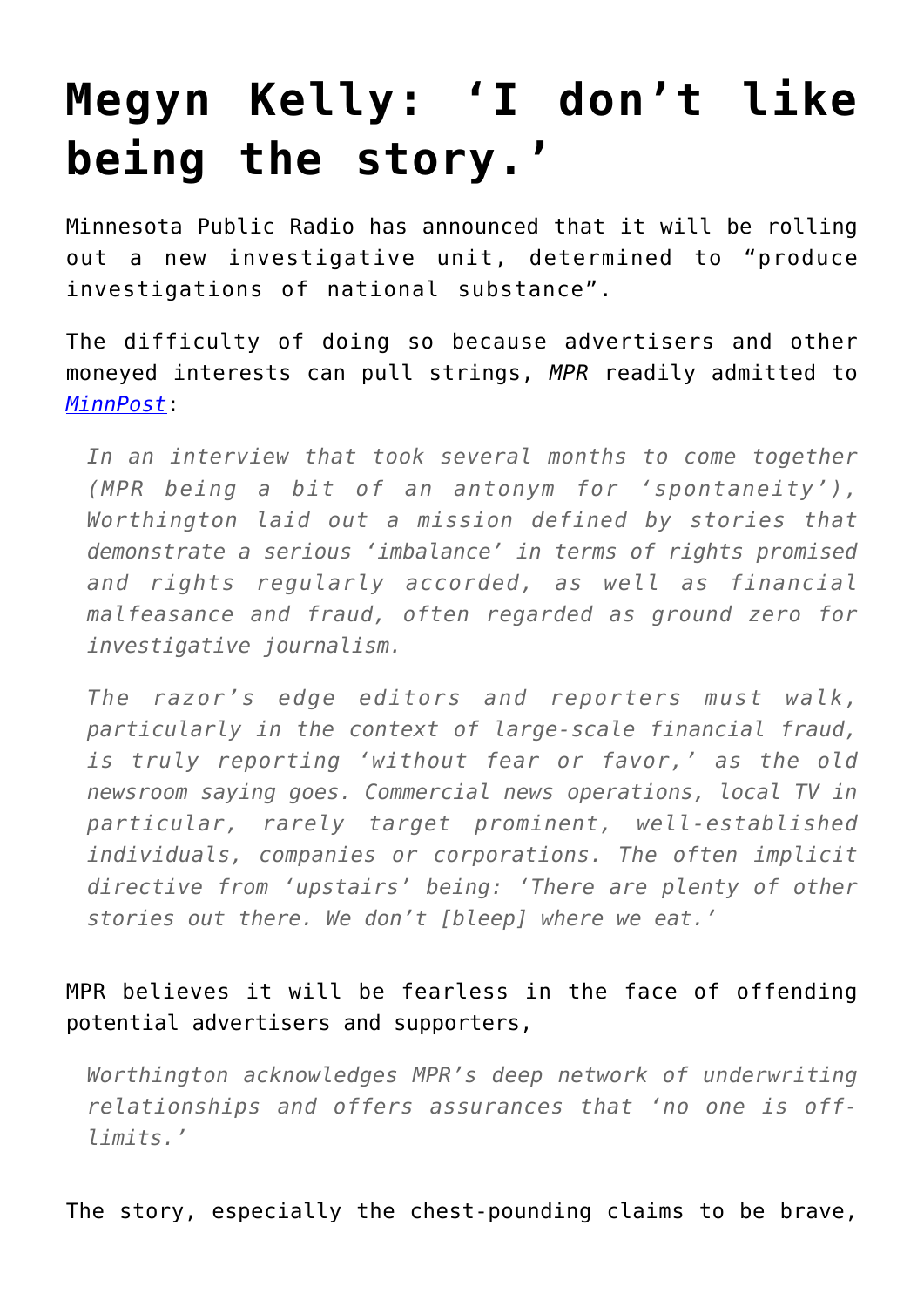reveals the power and powerlessness of the media – something that liberals, conservatives, and independents have all bemoaned in different ways.

Truly, the media has the power to destroy someone's life through a public "crucifixion". That much is clear to anyone who follows the news. But there are also times when those in the media hold off from making a story out of someone's life, they protect their friends or advertisers. Hypocritically, though, media personalities have tried to position themselves as above the fray, the determiners of what is important and what is not as if they are above reproach.

Fascinatingly, in the rare moments when they lose control of that position, they suddenly realize what it's like to be on the receiving end of their work. That seems to have happened to Megyn Kelly after the running battle she had with Donald Trump after the first Republican debate.

During an [interview](http://variety.com/2016/tv/news/megyn-kelly-donald-trump-fox-news-1201744872/) with *Variety,* Kelly was asked in the wake of Trump, "Has it been hard for you?" Her response is quite telling:

*It has not been enjoyable. I wish it hadn't happened. I hope it will stop — his focus on me. If he's determined not to stop, there's nothing I can do. I don't like being the story. I think it raises real First Amendment issues. I've seen what's happened with Michelle Fields [the former Breitbart News reporter allegedly grabbed by Trump's campaign manager] and in my own world, there's another side to this behavior. It poses real risks to the person under attack. (Bold added.)*

Yes, media coverage does pose a real risk to the person under attack. How often have we seen members of the media fan the flames of discord based on rumors that are later proven false? How many businesses and lives have been ruined because of irresponsible media coverage? How many times have media personalities pursued a story for ratings and ego while